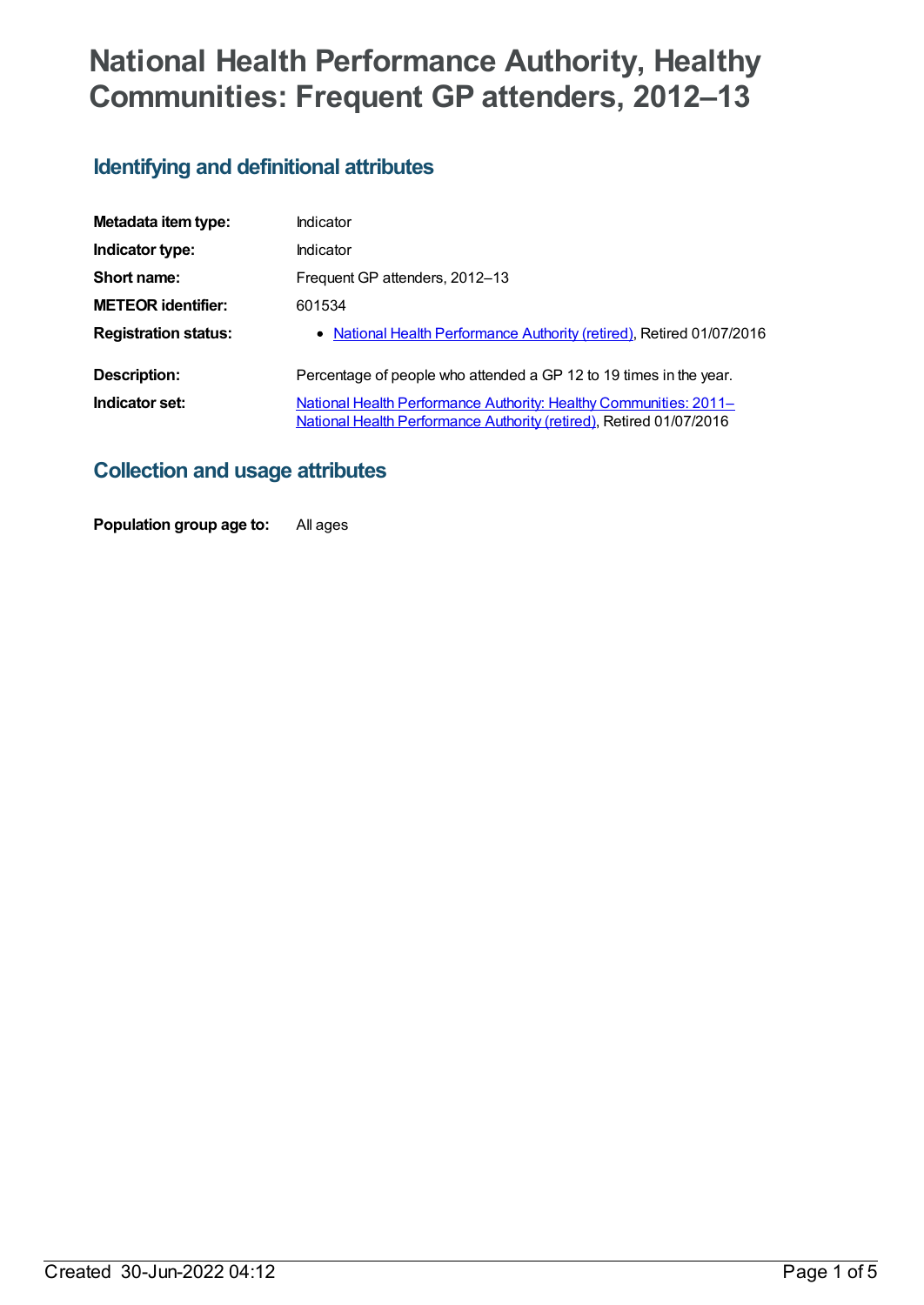GP attendances are Medicare benefit-funded patient/doctor encounters, such as visits and consultations, for which the patient has not been referred by another doctor. GP attendances exclude services provided by practice nurses and Aboriginal and Torres Strait Islander health practitioners on a GP's behalf.

In terms of 'Broad Type of Service' Groups, GP attendances comprise all items in Broad Type of Service Group 'A' – GP/VRGP non-referred attendances, 'M' – nonreferred Enhanced Primary Care and 'B' – Non-referred other attendances as published in quarterly and annual Medicare Benefits Schedule (MBS) statistics by the Department of Human Services and the Department of Health.

Counts of persons who utilised services on the MBS in 2012–13, were created using the unique Medicare Patient Identification Numbers (PINs). Persons who had 12 to 19 (inclusive) GP attendances in 2012–13 (year of service) were allocated to this cohort at the Australia level, based on the number of GP attendances in the reference year for the PIN in question.

Rates (expressed as a percentage) were directly age-standardised to the 2001 Australian population. In undertaking age standardisation of MBS data, the age of each person was determined from the last MBS service of any type for each PIN, processed by the Department of Human Services up to and including 30 June 2014 for records with a date of service in 2012–13. Where the age for an individual was clearly invalid, it was classified as a data error and excluded in performing the age standardisation process. All MBS services for each individual provided in 2012–13 and processed by 30 June 2014, were attributed to the five year age group (0–4, 5–9, 10–14,…, 80–84, 85+) in question.

In producing age-standardised results for a Medicare Local catchment or SA3, the following conditions were required as a minimum:

- A denominator of at least 30 per age group
- A total number of patients in the population of at least 20
- A total population count of at least 2,500 for the Medicare Local/SA3

For MBS data, Medicare Local and SA3 were determined using the enrolment postcode for each person from the last MBS service of any type, provided in 2012– 13 and processed by the Department of Human Service by 30 June 2014. All MBS services for each individual provided in 2012–13 and processed by 30 June 2014, were attributed to the postcode in question. Since some postcodes cross regional boundaries, MBS postcode level data were allocated to Medicare Local and SA3 regions using concordance files provided by ABS showing the percentage of the population in each postcode in each region – however each person's cohort was as determined at the Australia level.

In the postcode to SA3 geographic correspondence file obtained from the ABS, the percentages of the population in a region for a number of postcodes either did not equal or sum to 100%. This was due to boundary misalignment between the original postcode and other maps. Where necessary, the Authority has rescaled these percentages to ensure totals sum to 100%. A small number of postcodes which did not map to a Medicare Local catchment were categorised separately as 'Other' and excluded – these individual numbers were very low.

Before MBS data are published by NHPA all confidential data cells are suppressed.

The current definition of confidential data is as follows:

- For number of MBS services:
	- o if number of services is less than 6 or
	- o if number of services is equal to or greater than 6 but
	- $\circ$  one provider provides more than 85% of services or two providers provide more than 90% of services or
	- o one patient receives more than 85% of services or two patients receive more than 90% of services
- If data on number of services are confidential, corresponding data on other measures such as MBS benefit paid is also regarded as confidential.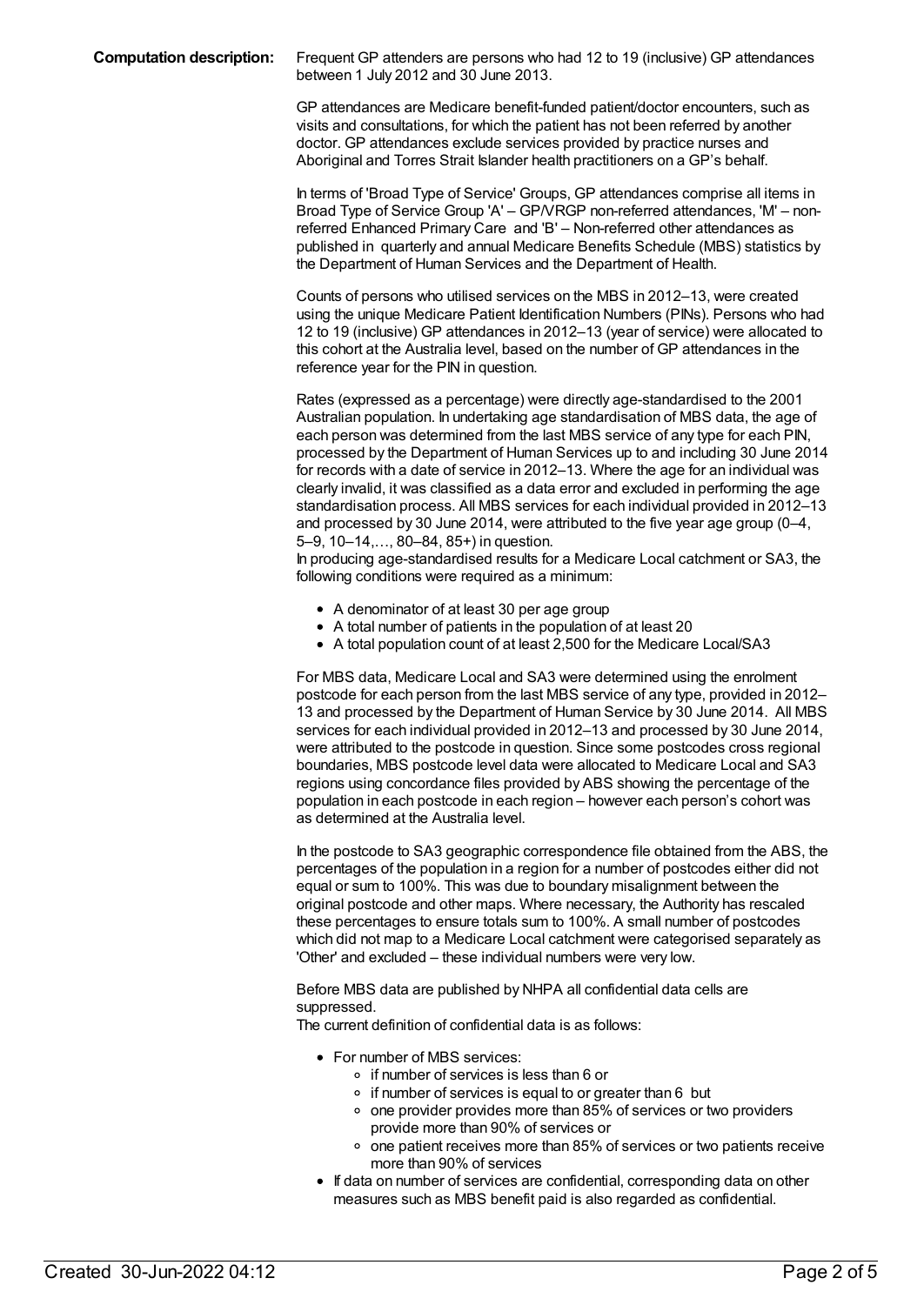| <b>Computation:</b>           | 100 x (Numerator ÷ Denominator)                                                                                                                                                                                                                                              |
|-------------------------------|------------------------------------------------------------------------------------------------------------------------------------------------------------------------------------------------------------------------------------------------------------------------------|
|                               | Age standardised using the direct method.                                                                                                                                                                                                                                    |
|                               | $SR = \frac{\sum (r_i P_i)}{\sum P_i}$                                                                                                                                                                                                                                       |
| <b>Numerator:</b>             | Number of people who had 12 to 19 GP (inclusive) attendances in the year.                                                                                                                                                                                                    |
| Numerator data elements:      | Data Element / Data Set-                                                                                                                                                                                                                                                     |
|                               | Data Element                                                                                                                                                                                                                                                                 |
|                               | Medicare Personal Identification Number (PIN) number<br>A unique identifier for each person who is entitled to receive Medicare<br>benefits. The Medicare PIN number does not reveal personal information of<br>the individual and is not based on the Medicare card number. |
|                               | Guide for use                                                                                                                                                                                                                                                                |
|                               | Data source type: Administrative by-product data                                                                                                                                                                                                                             |
|                               | Data Element / Data Set                                                                                                                                                                                                                                                      |
|                               | Person-age, total years N[NN]                                                                                                                                                                                                                                                |
|                               | Guide for use                                                                                                                                                                                                                                                                |
|                               | Data source type: Administrative by-product data                                                                                                                                                                                                                             |
|                               | <b>Data Element / Data Set</b>                                                                                                                                                                                                                                               |
|                               | Address-Australian postcode, Australian postcode code (Postcode datafile)<br>{NNNN}                                                                                                                                                                                          |
|                               | Guide for use                                                                                                                                                                                                                                                                |
|                               | Data source type: Administrative by-product data                                                                                                                                                                                                                             |
|                               | Data Element / Data Set                                                                                                                                                                                                                                                      |
|                               | Person-General Practitioner attendance indicator, yes/no code N                                                                                                                                                                                                              |
|                               | <b>Data Source</b>                                                                                                                                                                                                                                                           |
|                               | Medicare (MBS) data                                                                                                                                                                                                                                                          |
| Denominator:                  | Total population                                                                                                                                                                                                                                                             |
| Denominator data<br>elements: | Data Element / Data Set-                                                                                                                                                                                                                                                     |
|                               | Person—estimated resident population of Australia, total people N[N(7)]                                                                                                                                                                                                      |
|                               | <b>Data Source</b>                                                                                                                                                                                                                                                           |
|                               | <b>ABS Estimated resident population (total population)</b>                                                                                                                                                                                                                  |
|                               | Guide for use                                                                                                                                                                                                                                                                |
|                               | Data source type: Census based plus administrative by-product data                                                                                                                                                                                                           |
| Disaggregation:               | By Medicare Local catchments, Medicare Local peer groups and SA3                                                                                                                                                                                                             |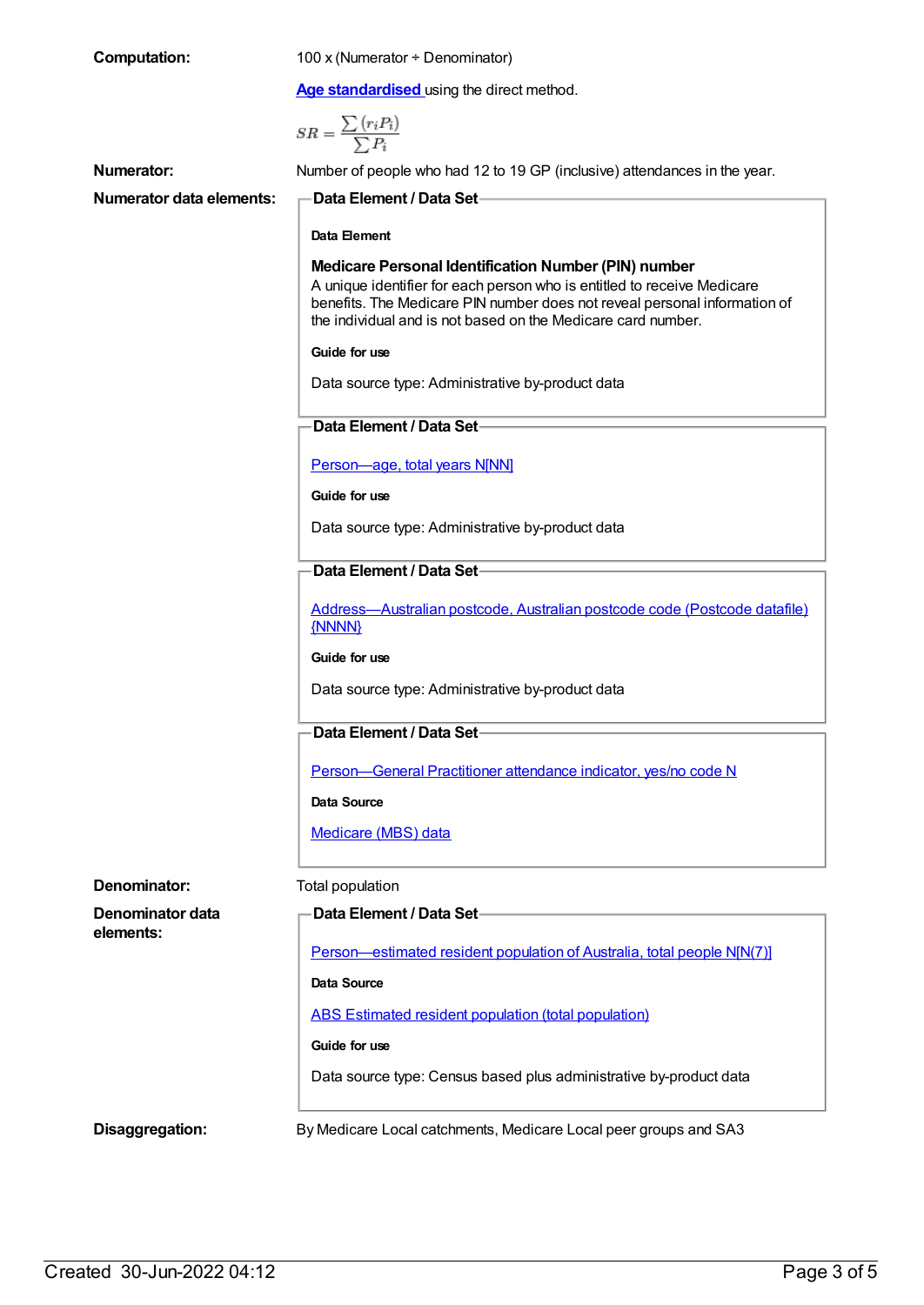#### **Disaggregation data elements:**

#### **Data Element / Data Set**

[Address—statistical](https://meteor.aihw.gov.au/content/457293) area, level 3 (SA3) code (ASGS 2011) NNNNN

**Data Element / Data Set**

Administrative health [region—Medicare](https://meteor.aihw.gov.au/content/513288) Local identifier, code AANNN

**Data Element / Data Set**

Administrative health [region—Medicare](https://meteor.aihw.gov.au/content/550733) Local peer group, code N

### **Representational attributes**

### **Indicator conceptual framework**

[PAF-Equity](https://meteor.aihw.gov.au/content/554927) of access

### **Data source attributes**

**Framework and dimensions:**

| Data sources:                                          | <b>Data Source</b>                                                                 |
|--------------------------------------------------------|------------------------------------------------------------------------------------|
|                                                        | <b>ABS Estimated resident population (total population)</b>                        |
|                                                        | Frequency                                                                          |
|                                                        | Quarterly                                                                          |
|                                                        | <b>Quality statement</b>                                                           |
|                                                        | ABS Estimated resident population (total population), QS                           |
|                                                        | Data custodian                                                                     |
|                                                        | <b>Australian Bureau of Statistics</b>                                             |
|                                                        | <b>Data Source</b>                                                                 |
|                                                        | Medicare (MBS) data                                                                |
|                                                        | Frequency                                                                          |
|                                                        | Annually                                                                           |
|                                                        | Data custodian                                                                     |
|                                                        | Department of Health                                                               |
| <b>Accountability attributes</b>                       |                                                                                    |
|                                                        |                                                                                    |
| <b>Reporting requirements:</b>                         | National Health Performance Authority-Performance and Accountability<br>Agreement. |
| <b>Organisation responsible</b><br>for providing data: | Department of Health                                                               |

**Accountability:** National Health Performance Authority